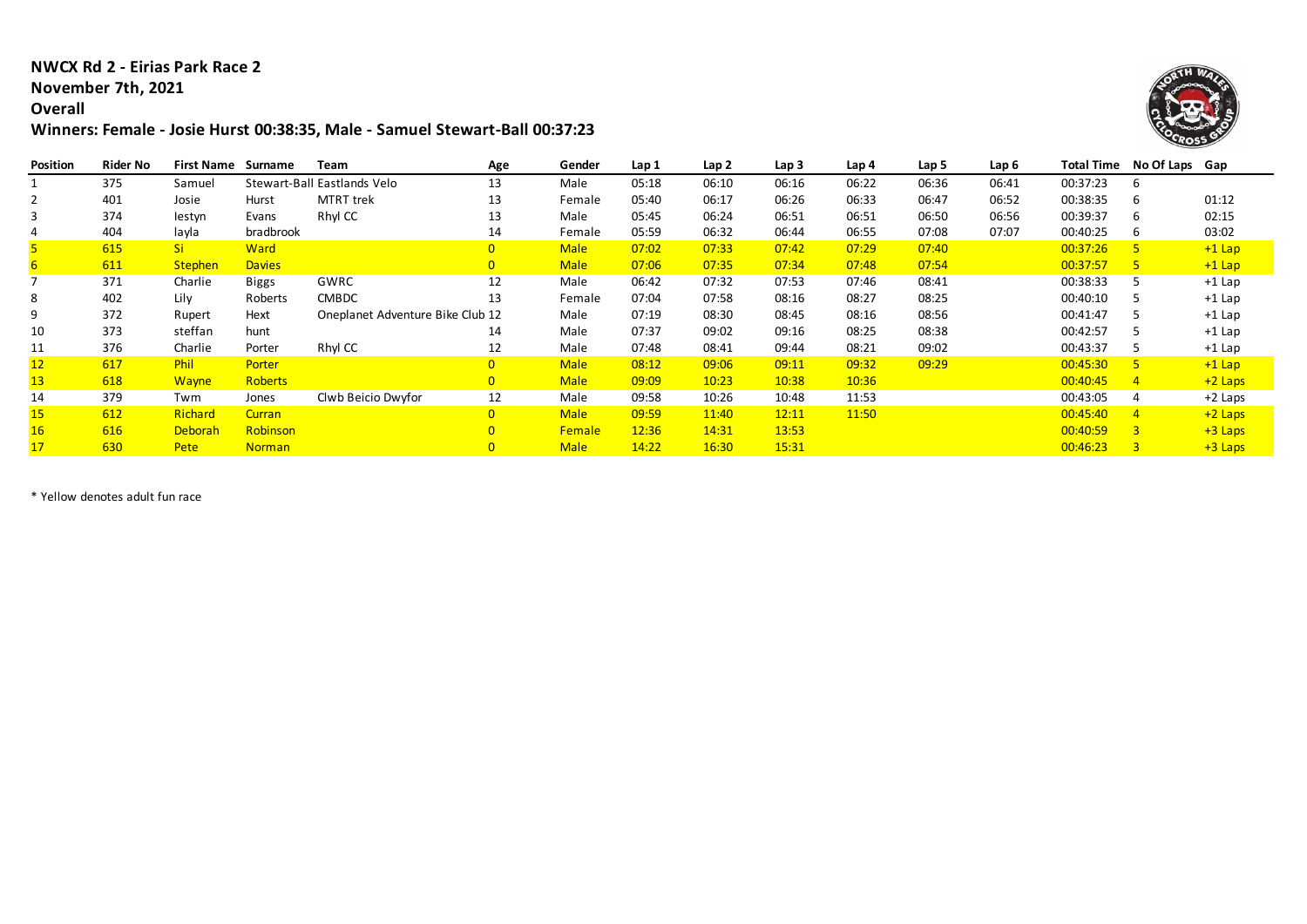| <b>Fun (Female)</b> | November 7th, 2021 | <b>NWCX Rd 2 - Eirias Park Race 2</b><br>Winner: Deborah Robinson 00:40:59 |          |      |     |        |       |       |                  |       |       |       |          |                           |
|---------------------|--------------------|----------------------------------------------------------------------------|----------|------|-----|--------|-------|-------|------------------|-------|-------|-------|----------|---------------------------|
| Position            | <b>Rider No</b>    | <b>First Name Surname</b>                                                  |          | Team | Age | Gender | Lap 1 | Lap 2 | Lap <sub>3</sub> | Lap 4 | Lap 5 | Lap 6 |          | Total Time No Of Laps Gap |
|                     | 616                | Deborah                                                                    | Robinson |      |     | Female | 12:36 | 14:31 | 13:53            |       |       |       | 00:40:59 |                           |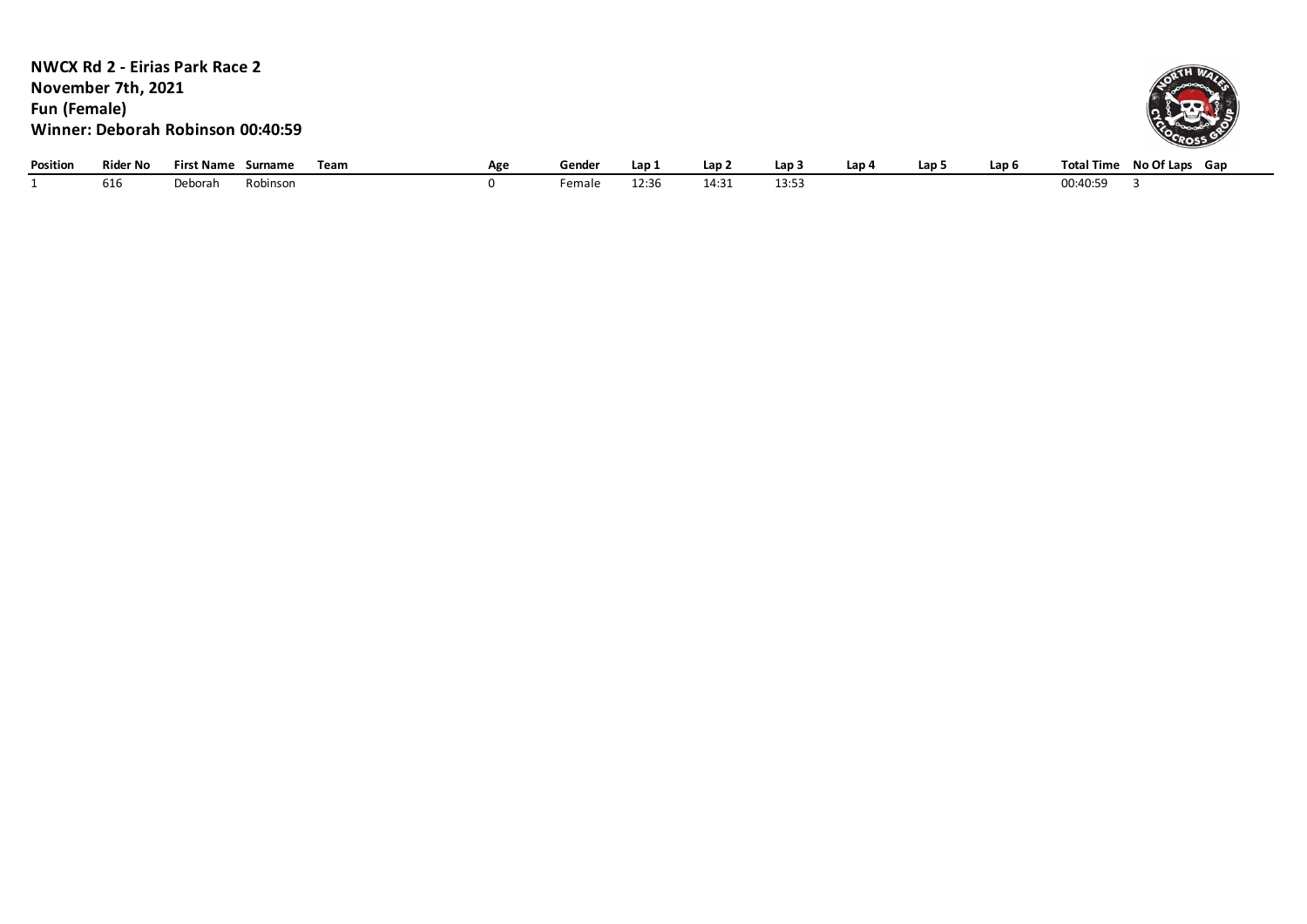#### **NWCX Rd 2 - Eirias Park Race 2 November 7th, 2021 Fun (Male) Winner: Si Ward 00:37:26**



| Position | <b>Rider No</b> | <b>First Name</b> | Surname | Team | Age | Gender | Lap 1 | Lap 2 | Lap 3 | Lap 4 | Lap 5 | Lap 6 | <b>Total Time</b> | No Of Laps | Gap       |
|----------|-----------------|-------------------|---------|------|-----|--------|-------|-------|-------|-------|-------|-------|-------------------|------------|-----------|
|          | 615             |                   | Ward    |      |     | Male   | 07:02 | 07:33 | 07:42 | 07:29 | 07:40 |       | 00:37:26          |            |           |
|          | 611             | Stephen           | Davies  |      |     | Male   | 07:06 | 07:35 | 07:34 | 07:48 | 07:54 |       | 00:37:57          |            | 00:31     |
|          | 617             | Phi               | Porter  |      |     | Male   | 08:12 | 09:06 | 09:11 | 09:32 | 09:29 |       | 00:45:30          |            | 08:03     |
|          | 618             | Wayne             | Roberts |      |     | Male   | 09:09 | 10:23 | 10:38 | 10:36 |       |       | 00:40:45          |            | $+1$ Lap  |
|          | 612             | Richard           | Curran  |      |     | Male   | 09:59 | 11:40 | 12:11 | 11:50 |       |       | 00:45:40          |            | $+1$ Lap  |
|          | 630             | Pete              | Norman  |      |     | Male   | 14:22 | 16:30 | 15:31 |       |       |       | 00:46:23          |            | $+2$ Laps |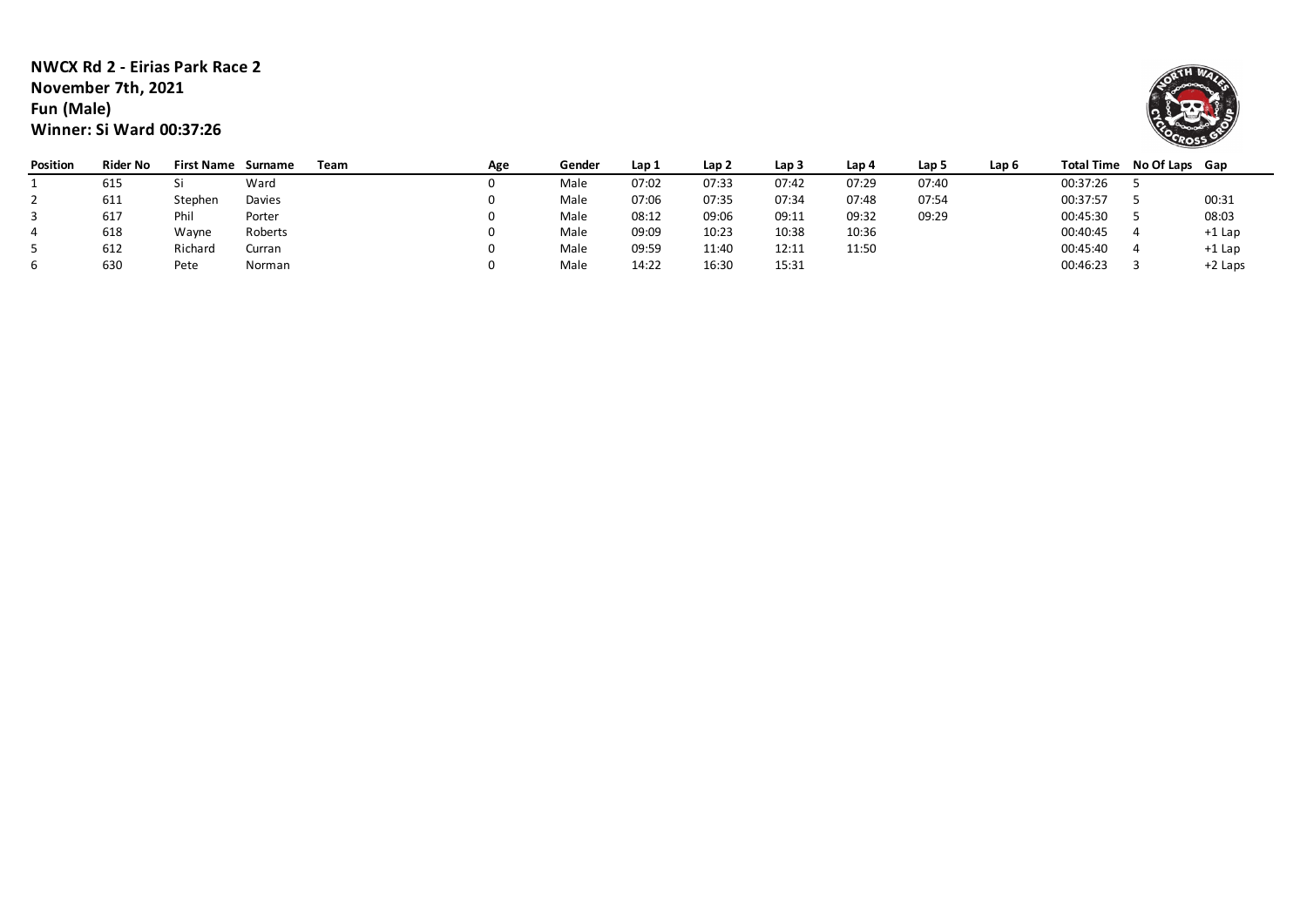**NWCX Rd 2 - Eirias Park Race 2 November 7th, 2021 Under 14's (Female) Winner: Josie Hurst 00:38:35**



| Position | <b>Rider No</b> | <b>First Name</b> | Surname | Team             | Age | Gender | Lap : | Lap 2 | Lap:  | Lap   | Lap   | Lap 6 | <b>Total Time</b> | No Of Laps Gap |        |
|----------|-----------------|-------------------|---------|------------------|-----|--------|-------|-------|-------|-------|-------|-------|-------------------|----------------|--------|
|          | 40⊥             | Josie             | Hurst   | <b>MTRT</b> trek |     | emale  | 05:40 | 06:17 | 06:26 | 06:33 | 06:47 | 06:52 | 00:38:35          |                |        |
|          | 40∠             |                   | Roberts | <b>CMBDC</b>     | ∸   | ∶emale | 07:04 | 07:58 | 08:16 | 08:27 | 08:25 |       | 00:40:10          |                | -1 Lar |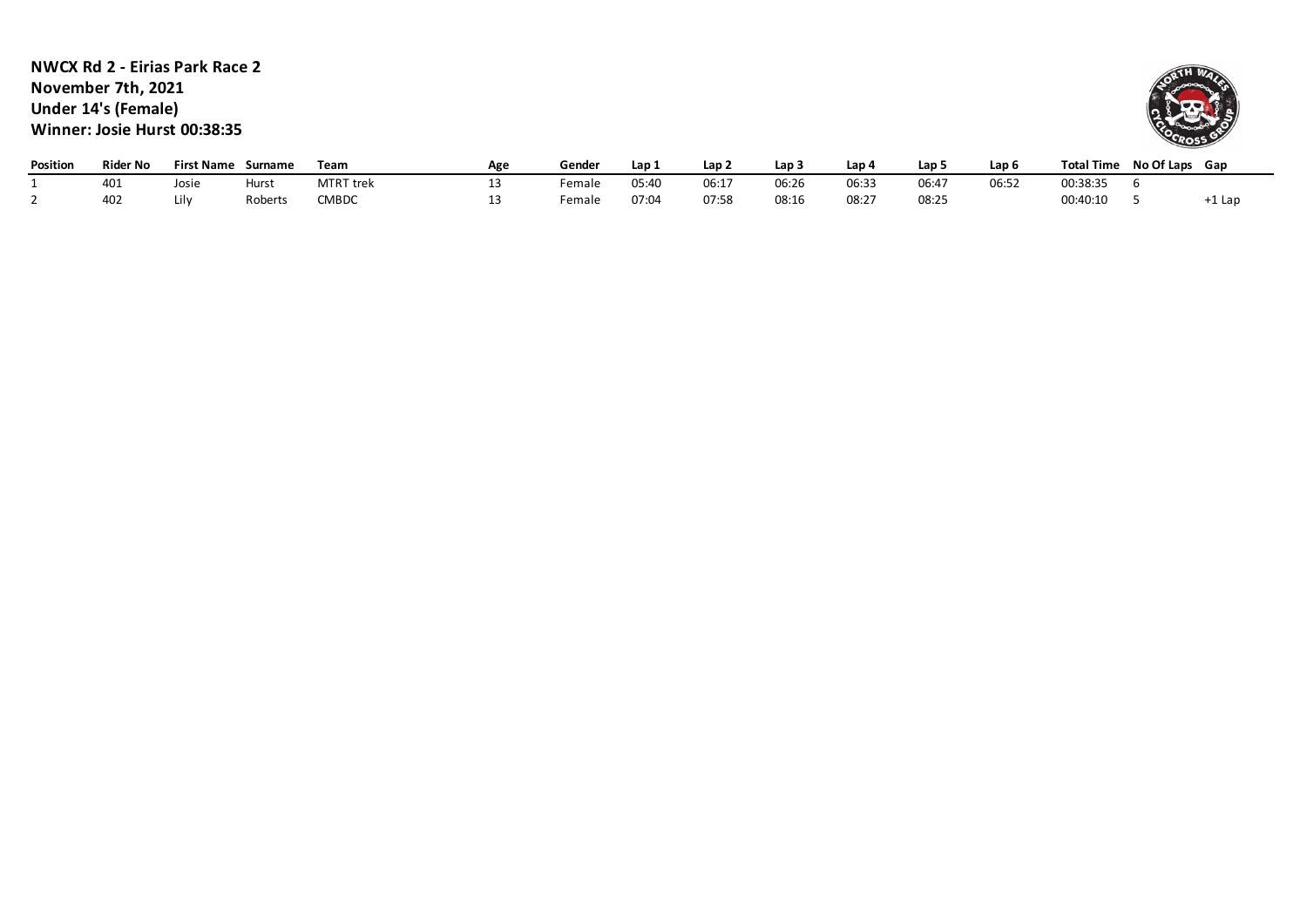#### **NWCX Rd 2 - Eirias Park Race 2 November 7th, 2021 Under 14's (Male) Winner: Samuel Stewart-Ball 00:37:23**



| <b>Position</b> | <b>Rider No</b> | <b>First Name</b> | Surname      | Team                             | Age | Gender | Lap 1 | Lap 2 | Lap 3 | Lap 4 | Lap 5 | Lap 6 | <b>Total Time</b> | No Of Laps | Gap       |
|-----------------|-----------------|-------------------|--------------|----------------------------------|-----|--------|-------|-------|-------|-------|-------|-------|-------------------|------------|-----------|
|                 | 375             | Samuei            |              | Stewart-Ball Eastlands Velo      | 13  | Male   | 05:18 | 06:10 | 06:16 | 06:22 | 06:36 | 06:41 | 00:37:23          |            |           |
|                 | 374             | lestyn            | Evans        | Rhyl CC                          | 13  | Male   | 05:45 | 06:24 | 06:51 | 06:51 | 06:50 | 06:56 | 00:39:37          |            | 02:15     |
|                 | 371             | Charlie           | <b>Biggs</b> | GWRC                             | 12  | Male   | 06:42 | 07:32 | 07:53 | 07:46 | 08:41 |       | 00:38:33          |            | $+1$ Lap  |
|                 | 372             | Rupert            | Hext         | Oneplanet Adventure Bike Club 12 |     | Male   | 07:19 | 08:30 | 08:45 | 08:16 | 08:56 |       | 00:41:47          |            | $+1$ Lap  |
|                 | 376             | Charlie           | Porter       | Rhyl CC                          | 12  | Male   | 07:48 | 08:41 | 09:44 | 08:21 | 09:02 |       | 00:43:37          |            | $+1$ Lap  |
|                 | 379             | Twm               | Jones        | Clwb Beicio Dwyfor               | 12  | Male   | 09:58 | 10:26 | 10:48 | 11:53 |       |       | 00:43:05          |            | $+2$ Laps |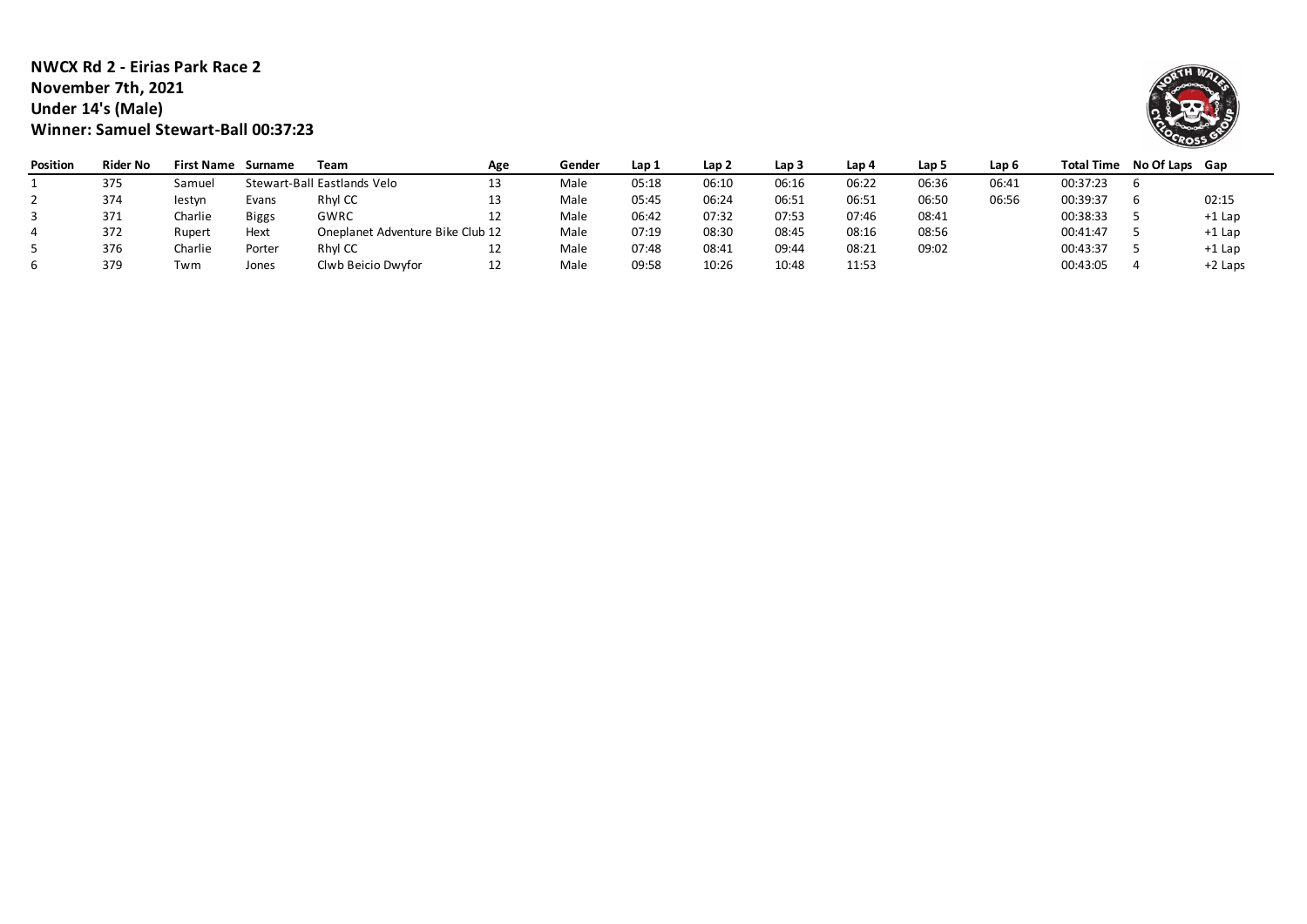**NWCX Rd 2 - Eirias Park Race 2** Position Rider No First Name Surname Team **1998 Age Gender Lap 1 Lap 2 Lap 3 Lap 4 Lap 5 Lap 6 Total Time No Of Laps Gap**<br>14 Female 05:59 06:32 06:44 06:55 07:08 07:07 00:40:25 6 1 404 layla bradbrook 14 Female 05:59 06:32 06:44 06:55 07:08 07:07 00:40:25 6 **November 7th, 2021 Under 16's (Female) Winner: layla bradbrook 00:40:25**